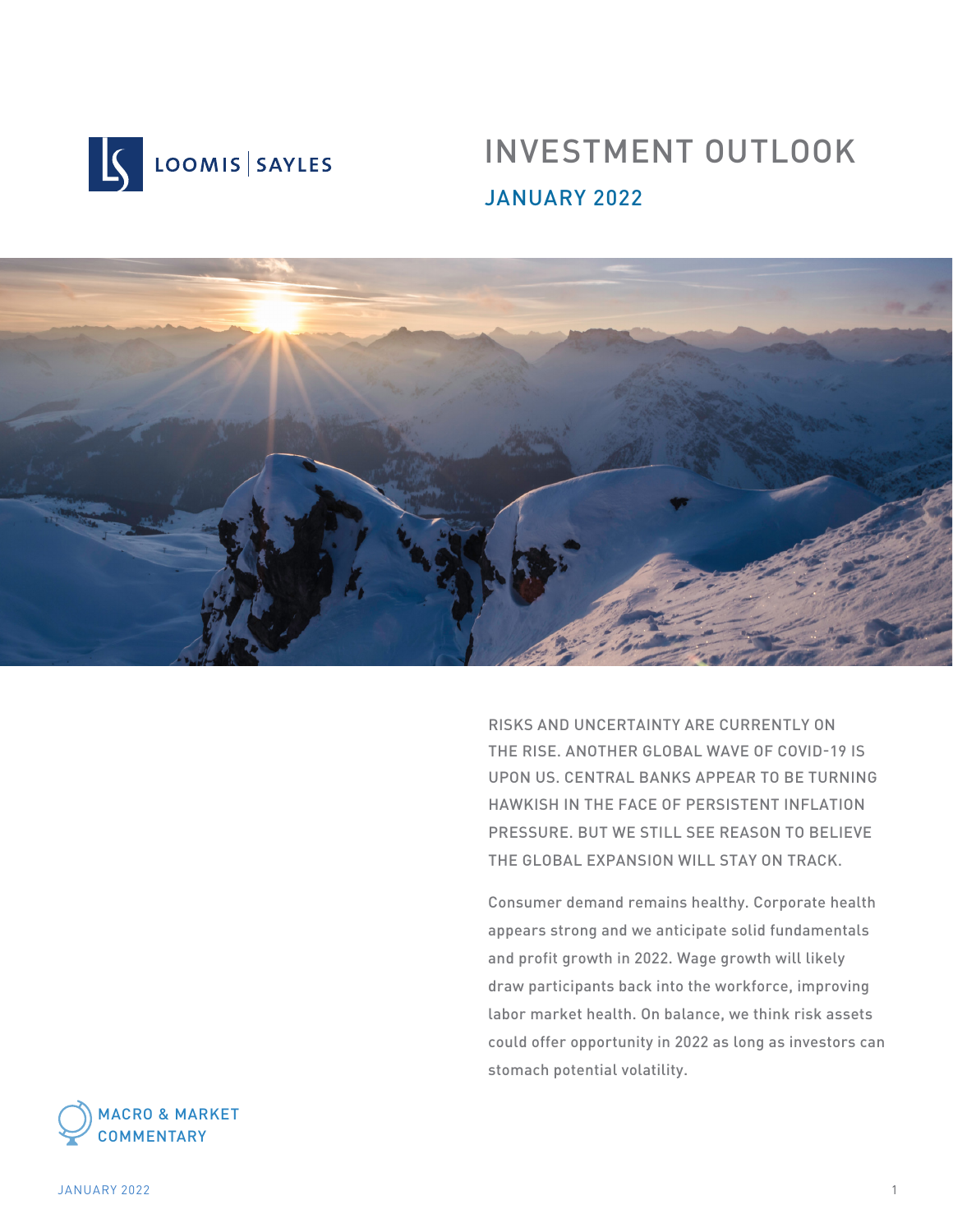### INFLATION SPOTLIGHT

Inflation could remain above central bank target ranges for most of 2022. page 3

### MACRO DRIVERS

We believe a solid growth outlook should withstand supply chain issues and tighter monetary policy.

page 4

### GOVERNMENT POLICY

Central banks have started to push back against elevated inflation. page 5

### CREDIT

We believe top-down conditions and strong fundamentals should buoy credit markets.

page 6

### **CURRENCIES**

In our view, non-US-dollar currencies are unlikely to rally unless global growth ex-US accelerates.

page 7

### EQUITIES

We believe high-single-digit total returns are possible for most major equity markets.

page 8

### POTENTIAL RISKS

Valuations currently reflect strong fundamentals, so even small disruptions could spark heightened volatility. page 9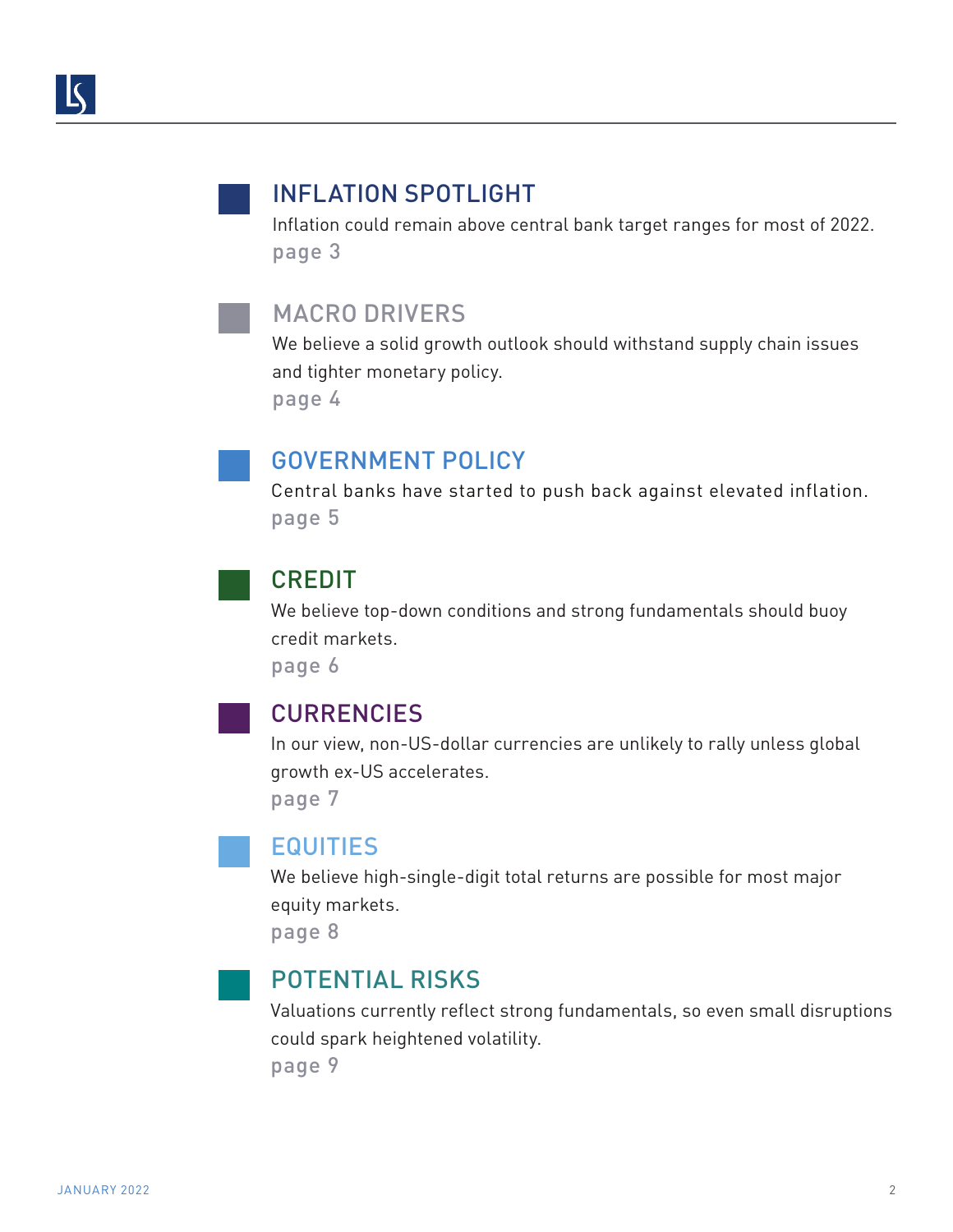## **INFLATION SPOTLIGHT**

### Inflation will likely govern the magnitude of central bank tightening next year.

- We believe cyclical forces and COVID-19-related distortions will help keep inflation elevated through the next four quarters while employment indicators continue to improve.
- In our view, supply chain disruptions are largely a function of demand for goods exceeding supply. We expect supply and demand to balance out later in 2022, which should lead to a moderation in goods prices.
- Companies will likely keep hiring and ramping up production to build back depleted inventories. We think demand for labor will remain elevated and we expect wage growth to run near 4.0%, hotter than the levels seen after the global financial crisis.
- Rising wages can lead to increased demand for goods, which can become a self-perpetuating cycle. However, we feel that relationship is unlikely to gain traction near term because wage growth in real terms is still negative. In other words, nominal wage gains have not kept pace with consumer price inflation.
- When supply chain disruptions clear, we would expect core PCE<sup>1</sup> to find a range between 2.0% and 2.5%.



#### IF SUPPLY CHAIN DISRUPTIONS CLEAR IN 2022, CORE INFLATION SHOULD MODERATE FROM VERY ELEVATED LEVELS

*1 PCE: Personal Consumption Expenditures Price Index, a measure of inflation.*

CORE INFLATION

*Source: Refinitiv Datastream, National Sources, latest monthly data available at 31 December 2021.*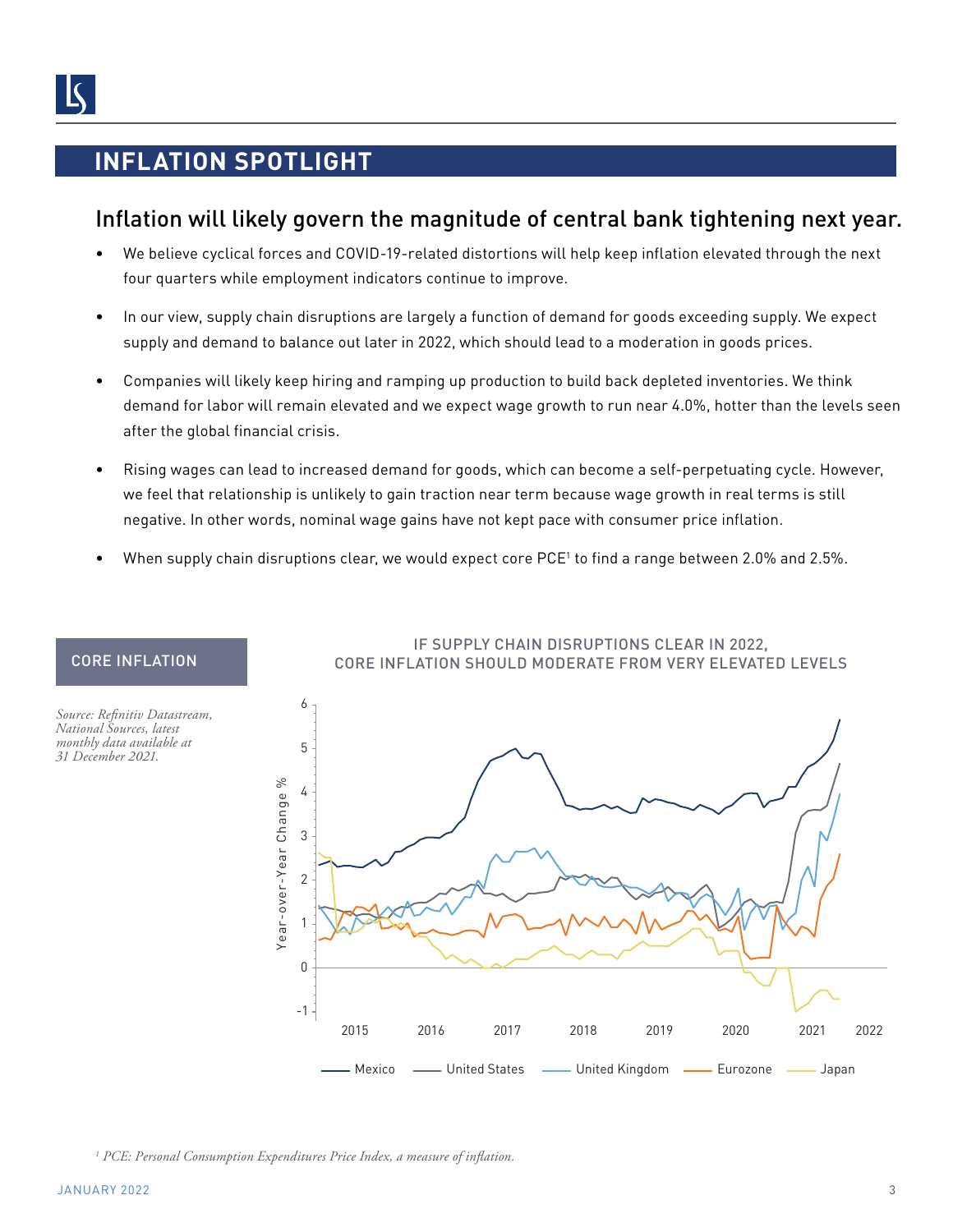### **MACRO DRIVERS**

### The global expansion is likely to remain on track.

- Global growth forecasts (and US growth forecasts) could soften if COVID-19-related disruptions escalate during the winter season.
- It appears vaccines will remain effective in preventing hospitalizations and deaths due to the omicron variant. The variant's spread appears likely to alter consumer behavior, but we don't anticipate material "demand destruction."
- Demand for goods and services remains robust despite higher price levels. Companies have been able to effectively pass through higher input costs to end users. We expect this trend to continue, which should help support corporate profit margins.
- Our aggregate credit market outlook is bright. We expect more credit rating upgrades than downgrades.
- We believe central banks are unlikely to overtighten policy, which would keep financial conditions from becoming too restrictive. The global economy could remain in the expansion phase of the credit cycle for a few years in such a regime.

| <b>MACROECONOMIC</b><br><b>INDICATORS: BASE</b>   |                                | <b>EXPANSION</b><br>(Base Case)   |
|---------------------------------------------------|--------------------------------|-----------------------------------|
| <b>CASE EXPECTATIONS</b>                          | <b>GLOBAL GROWTH</b>           | Not synchronized                  |
| Source: Loomis Sayles, as of 31<br>December 2021. | <b>SUPPLY/DEMAND IMBALANCE</b> | Gradually reaches Fed's 2% target |
|                                                   | <b>REACH FULL EMPLOYMENT</b>   | End 2022/Improving participation  |
|                                                   | <b>FED LIFTOFF</b>             | Q2 2022                           |
|                                                   | <b>YIELDS</b>                  | Rise gradually                    |
|                                                   | <b>RISK APPETITE</b>           | Remains healthy                   |
|                                                   | <b>US DOLLAR VIEW</b>          | Range-bound                       |

*This material is provided by Loomis Sayles for informational purposes only and should not be construed as investment advice. Investment decisions should consider the individual circumstances of the particular investor. This reflects the current opinions of the author, and views are subject to change at any time without notice. Other industry analysts and investment personnel may have different views and opinions.*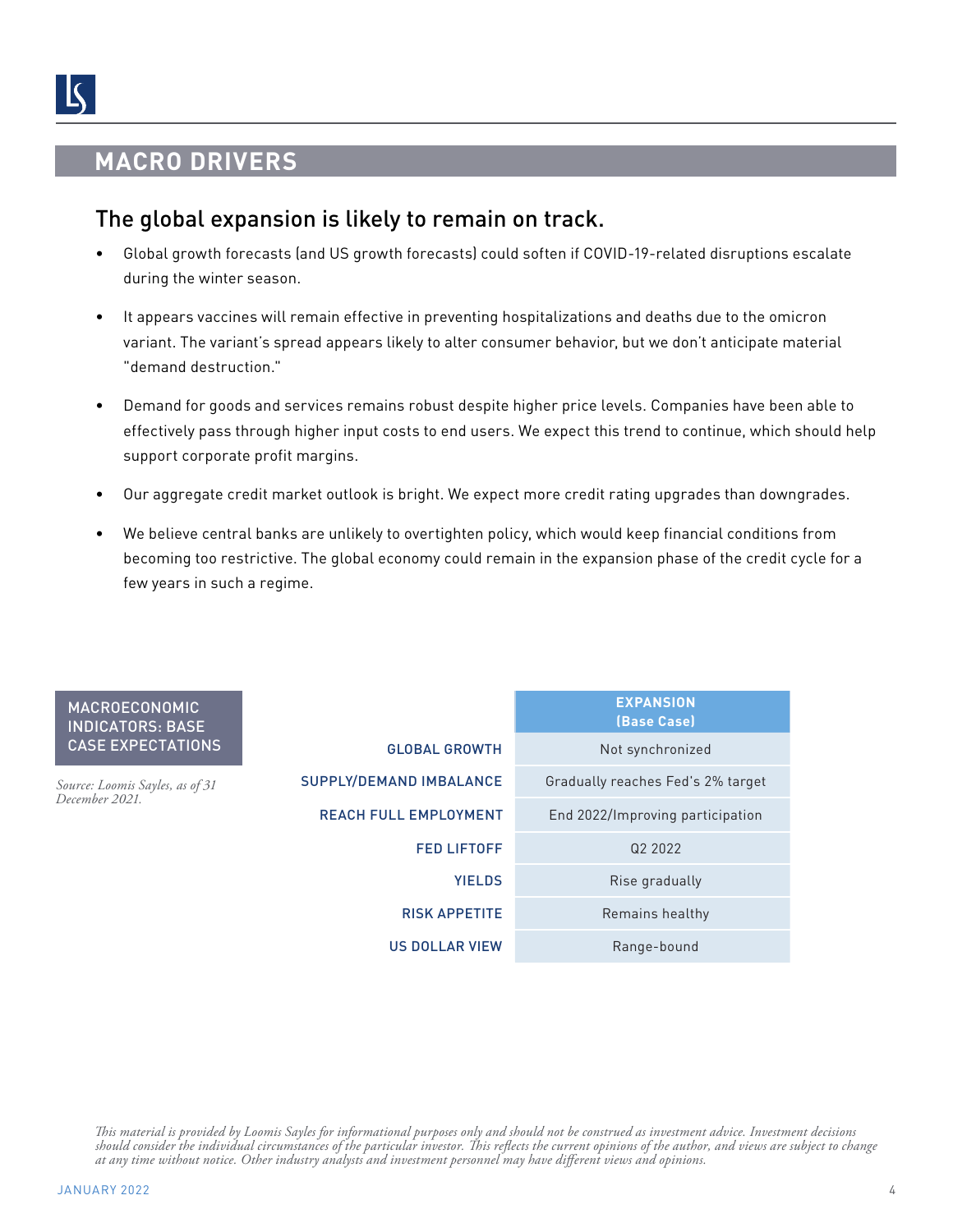### **GOVERNMENT POLICY**

### Monetary policy will likely become less accommodative, but remain far from restrictive.

- Many economies have begun the transition from pandemic to endemic conditions. In our view, fiscal stimulus will not be an economic growth driver in 2022. In many countries, less fiscal stimulus could represent a drag on 2022 growth rates.
- The global economy has made rapid progress through the current credit cycle. In our view, central banks are likely to follow suit, with a faster timeline for rate hikes compared to the last cycle.
- Now that inflation has surpassed the Fed's inflation target, we think the Fed will deliver four 25-basis-point rate hikes in 2022, starting near the end of the first quarter. The tapering of asset purchases should conclude in March, before the Fed's anticipated liftoff.
- We do not currently expect market dislocations due to Fed action because the central bank's communication has been targeted and clear.
- We believe the Bank of England will continue raising rates at a modest clip throughout the year. The European Central Bank may commence a rate-hiking cycle in 2023. We have much less conviction in the Bank of Japan's ability to lift off and begin hiking its policy rate.
- Several emerging market central banks have already hiked policy rates to fight inflation. We believe the emerging market tightening cycle may be closer to the end than the beginning.



#### PREPARE FOR FED LIFTOFF AND BALANCE SHEET STABILIZATION

MONETARY POLICY

G-3 CENTRAL BANK

*Source: Refinitiv Datastream, data as of 28 December 2021.*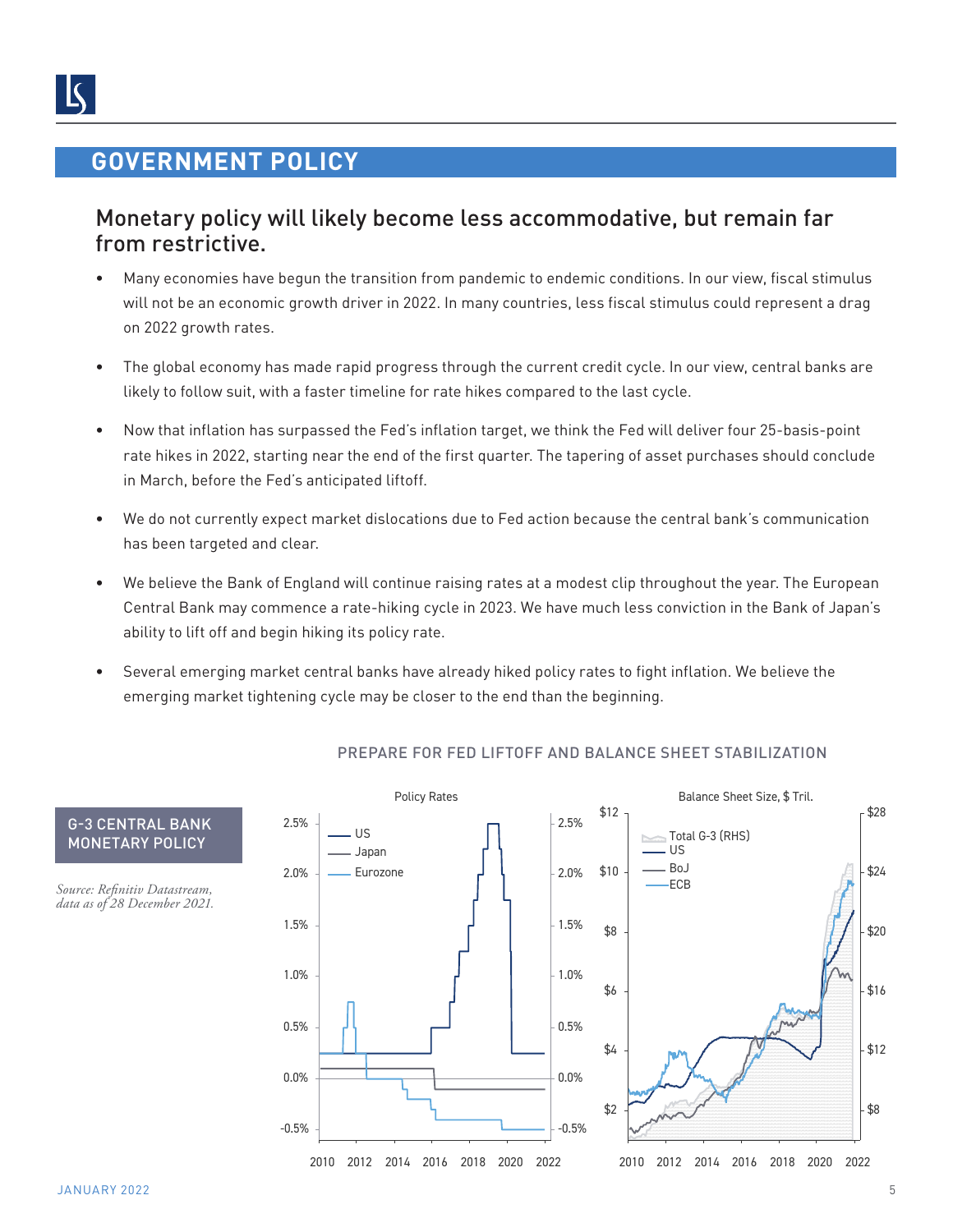### **CREDIT**

### Credit investors can seek to harvest carry in this environment, though long-duration assets may face headwinds.

- We expect US and global credit to help deliver positive excess return potential over like-duration government bonds in 2022.
- With its long-duration profile, investment grade credit may struggle to produce positive total returns in a rising rate environment. However, we see scope for modest spread tightening once COVID-19-related risk aversion fades.
- We believe high yield credit can offer value given the sector's current nominal yield and shorter-duration profile relative to investment grade. In our view, defaults and downgrades should detract little from potential returns.
- Floating-rate high yield bank loans could benefit from rising rates in 2022. We believe the credit market continues to offer solid credit quality.
- Emerging market credit valuations have improved relative to other asset classes. However, we have less confidence in emerging market corporate health relative to the US and Europe due to political instability.
- We would view sporadic corrections in US and euro zone credit opportunistically, as we expect macroeconomic conditions and bottom-up fundamentals to remain supportive of credit markets.



### WE PREFER HIGH-YIELDING DEVELOPED MARKET SECTORS

*Indices are unmanaged and do not incur fees. It is not possible to invest directly in an index.*

*Past market performance is no guarantee of future results.*

GLOBAL CREDIT BENCHMARK YIELDS

*Source: Refinitiv Datastream, Bloomberg Barclays, JP Morgan, data as of 28 December 2021.*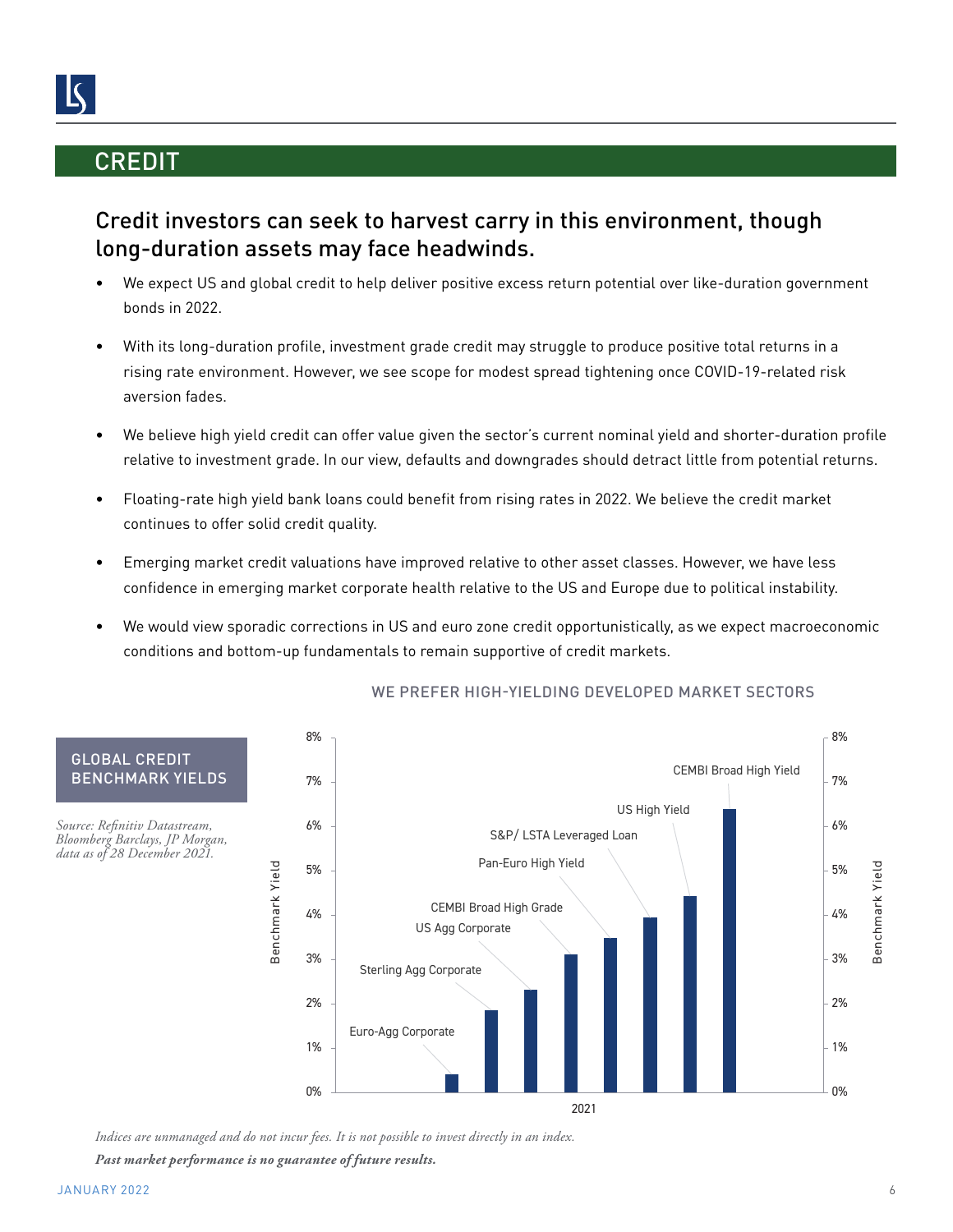### **CURRENCIES**

### Non-US-dollar currencies may appear cheap, but risks remain.

- We anticipate uneven but positive growth in most major countries. We expect the broad dollar indices to trade in a range near term.
- We believe strong risk appetite and cyclical improvement in the global economy will eventually encourage investors to move into non-dollar assets and contribute to broad dollar weakness. For now, we are taking a selective approach to foreign currency exposure.
- We currently see opportunities to add non-dollar exposure in developed Europe and some emerging markets within Latin America and Asia.
- We believe country selection within emerging markets remains critical. The fundamental backdrop for each country will likely progress or decline at a different rate. In our view, political risk remains a key consideration for many emerging markets, but most notably for China.
- We think high-yielding non-dollar asset valuations have reached favorable levels in absolute and relative terms, but broad dollar weakness is needed for a sustainable rally.



#### IF MARKET EXPECTATIONS FOR FED RATE HIKES INCREASE, FURTHER NEAR-TERM DOLLAR GAINS ARE POSSIBLE

*Indices are unmanaged and do not incur fees. It is not possible to invest directly in an index.*

US DOLLAR INDEX

*Source: Bloomberg, Federal Reserve, JP Morgan, data as of 28 December 2021.*

LEVELS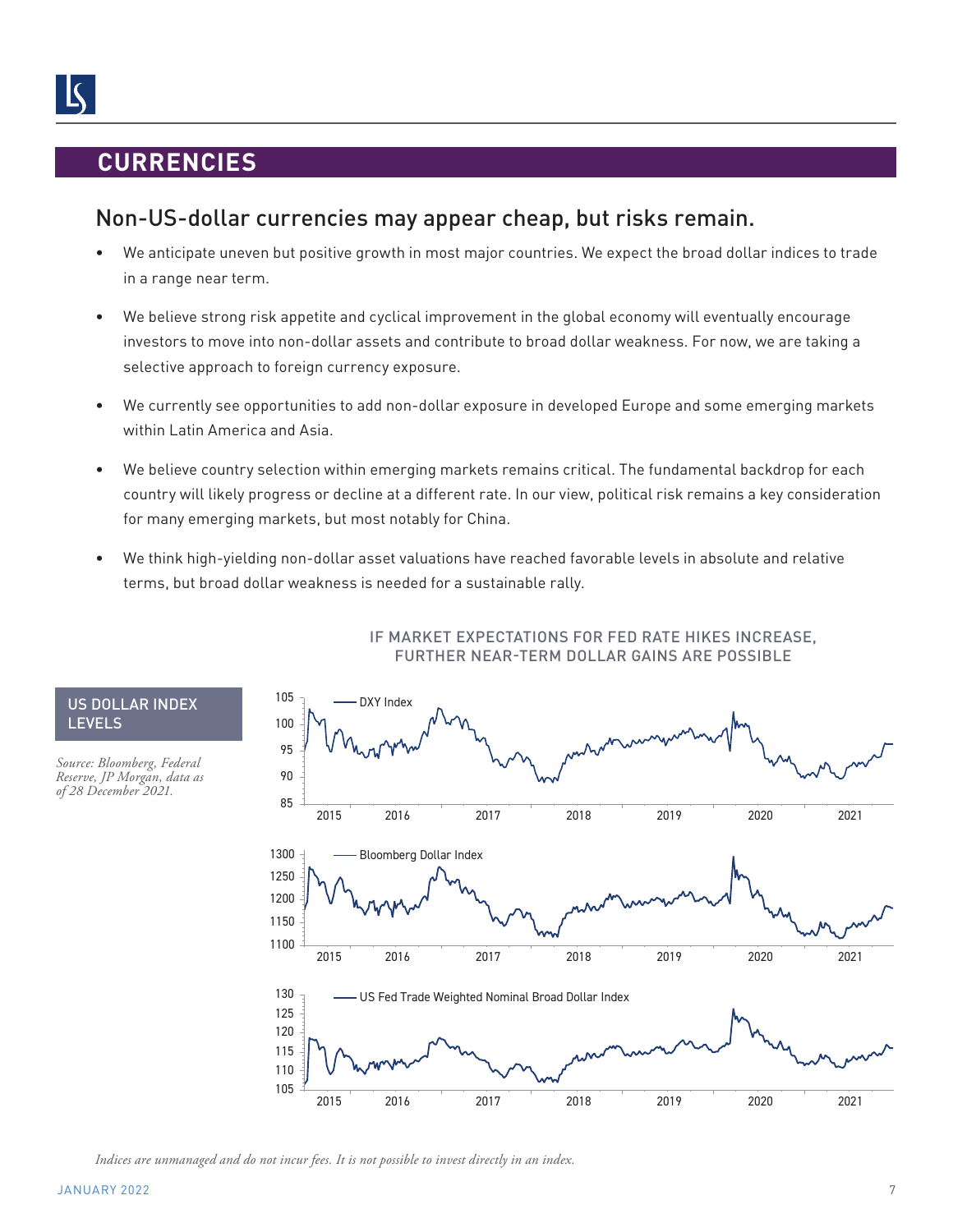### **EQUITIES**

# Earnings growth will likely propel global equity markets higher.

- We think US equity markets have upside potential based on earnings growth. Less accommodative monetary policy and higher discount rates will likely drive price-to-earnings multiple compression.
- Solid nominal GDP growth could help domestic large-cap earnings growth exceed 10% in 2022. In our view, consensus earnings growth expectations are probably too conservative and we expect upward revisions.
- Equity markets generally offer stronger absolute return potential than fixed income. A rising rate environment is not likely to derail this dynamic, especially versus long-duration fixed income assets.
- We expect high-growth equities that trade at historically elevated price-to-earnings multiples to stay under pressure if interest rates rise. Growth and value styles may deliver similar returns after growth's multi-year stretch of outperformance.
- With a notable expansion underway, we currently prefer cyclical exposure in financials, industrials and energy over defensive sectors such as staples and utilities.



#### EARNINGS GROWTH COULD HELP DRIVE PERFORMANCE AS THE GLOBAL EXPANSION CONTINUES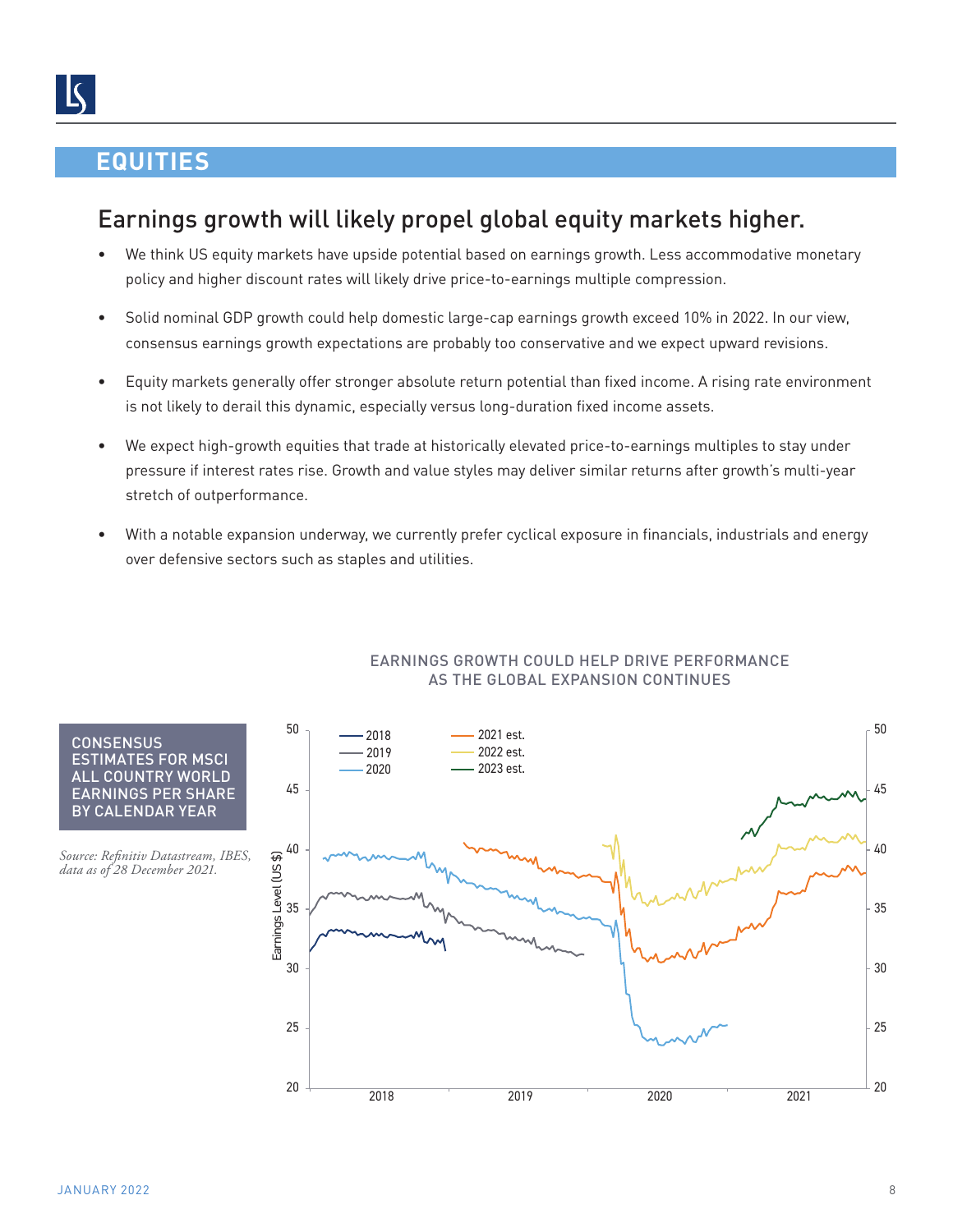### **POTENTIAL RISKS**

## Ongoing COVID-19 spread, excessive inflation pressure and policy errors present increasing downside risks to growth and risk assets.

- Upticks in COVID-19 cases can dent consumer confidence and alter consumption patterns. We expect those critical growth drivers to remain on track, but new variants present a downside risk to the outlook if the spread and hospitalizations can't be contained.
- Inflation risk appears two-sided currently. On the one side, if supply chain disruptions subside and reduce inflation pressure, central banks could be hiking in a slowing economy. In that case, monetary policy could become too tight and put the expansion at risk. On the other hand, if supply chain disruptions subside and inflation does not ease toward central bank targets, central banks might tighten at a much faster pace than markets are currently expecting.
- We are watching for hawkish shifts in monetary policy or central bank rhetoric, which often lead to risk asset corrections as valuations adjust to tighter policy expectations.
- While most economies can function effectively if emergency policy measures are removed, we believe an aggressive pivot toward fiscal austerity in 2022 could derail the expansion.



## **ASSET CLASS OUTLOOK**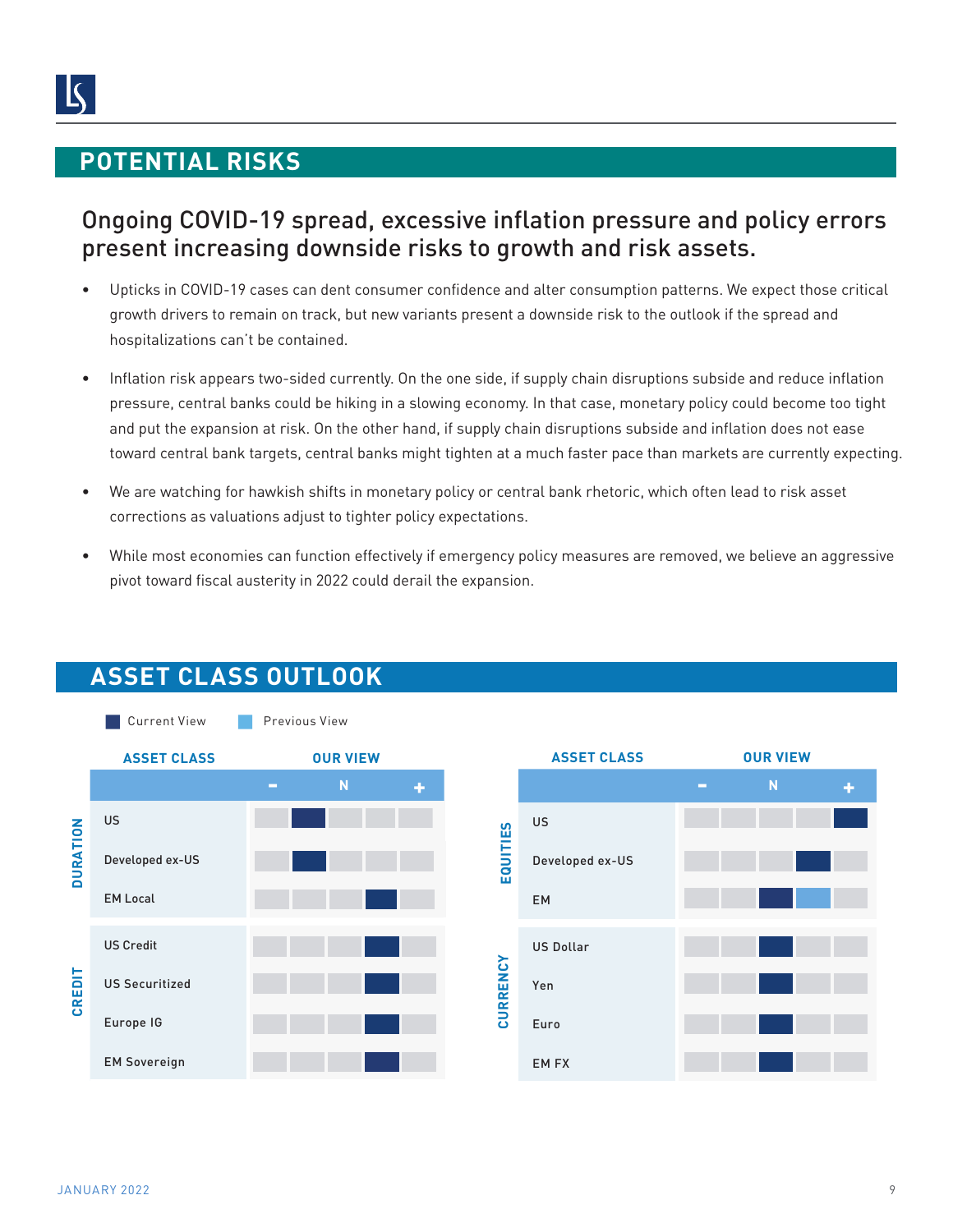### Fourth Quarter Review

**INDEX RETURNS BY SECTOR** as of 31 December 2021

| <b>INDEX</b>                    |         |         |                |         |
|---------------------------------|---------|---------|----------------|---------|
| US BROAD MARKET                 | 1 MONTH | 3 MONTH | <b>6 MONTH</b> | 1 YEAR  |
| <b>BBG US AGGREGATE BOND</b>    | $-0.26$ | 0.01    | 0.06           | $-1.54$ |
| <b>BBG US GOVERNMENT/CREDIT</b> | $-0.32$ | 0.18    | 0.22           | $-1.75$ |

The broad fixed income market posted tepid returns in the final quarter of 2021. The US' strong economic recovery was largely offset by concerns about sustained elevated inflation, the rise of the omicron variant and a potential slowdown in China's growth. These factors led to flat performance for the fixed income market.

| <b>US GOVERNMENTS</b>   | 1 MONTH | 3 MONTH | <b>6 MONTH</b> | 1 YEAR  |
|-------------------------|---------|---------|----------------|---------|
| <b>BBG US TREASURYS</b> | $-0.51$ | 0.18    | 0.26           | $-2.32$ |
| <b>3-MONTH T-BILLS</b>  | 0.00    | 0.01    | 0.02           | 0.04    |
| <b>2-YEAR TREASURY</b>  | $-0.23$ | $-0.53$ | $-0.43$        | $-0.57$ |
| <b>5-YEAR TREASURY</b>  | $-0.33$ | $-0.90$ | $-1.04$        | $-2.80$ |
| <b>10-YEAR TREASURY</b> | $-0.40$ | 0.67    | 0.60           | $-3.60$ |
| <b>30-YEAR TREASURY</b> | $-2.06$ | 4.70    | 5.10           | $-4.62$ |
| <b>BBG US TIPS</b>      | 0.32    | 2.36    | 4.16           | 5.96    |
| <b>BBG US AGENCY</b>    | $-0.31$ | $-0.58$ | $-0.52$        | $-1.32$ |

The US Treasury market posted marginally positive returns for the quarter. The belly of the yield curve underperformed shorter and longer maturities. Inflation continued to rise and has challenged the "transitory" inflation thesis, which led to a rise in two- to five-year maturity yields as the market priced in an initial Fed rate hike in 2022.

| <b>US MUNICIPALS</b>     | 1 MONTH | 3 MONTH | 6 MONTH | YEAR |
|--------------------------|---------|---------|---------|------|
| <b>BBG US MUNICIPALS</b> | 0.16    | 0.72    | 0.45    | 1.52 |

Municipal bonds outperformed the broad fixed income market. Most major sectors have benefited from various federal stimulus programs, which led to more credit rating upgrades than downgrades throughout 2021.

| US SECURITIZED  | 1 MONTH | 3 MONTH | <b>6 MONTH</b> | 1 YEAR  |
|-----------------|---------|---------|----------------|---------|
| <b>BBG MBS</b>  | $-0.09$ | $-0.37$ | $-0.27$        | $-1.04$ |
| <b>BBG ABS</b>  | $-0.16$ | $-0.57$ | $-0.52$        | $-0.34$ |
| <b>BBG CMBS</b> | $-0.16$ | $-0.64$ | $-0.67$        | $-1.16$ |

The securitized market posted slightly negative returns in the quarter, though mortgage-backed securities (MBS) outperformed. Within the asset-backed securities (ABS) market, the consumer sector underperformed the commercial sector primarily due to widening spreads within private student loans and prime auto lease bonds.

*Data Sources: Bloomberg indices from Bloomberg Live; currency returns, JPMorgan and Citigroup indices from Bloomberg; bank loans from S&P Global Market Intelligence.*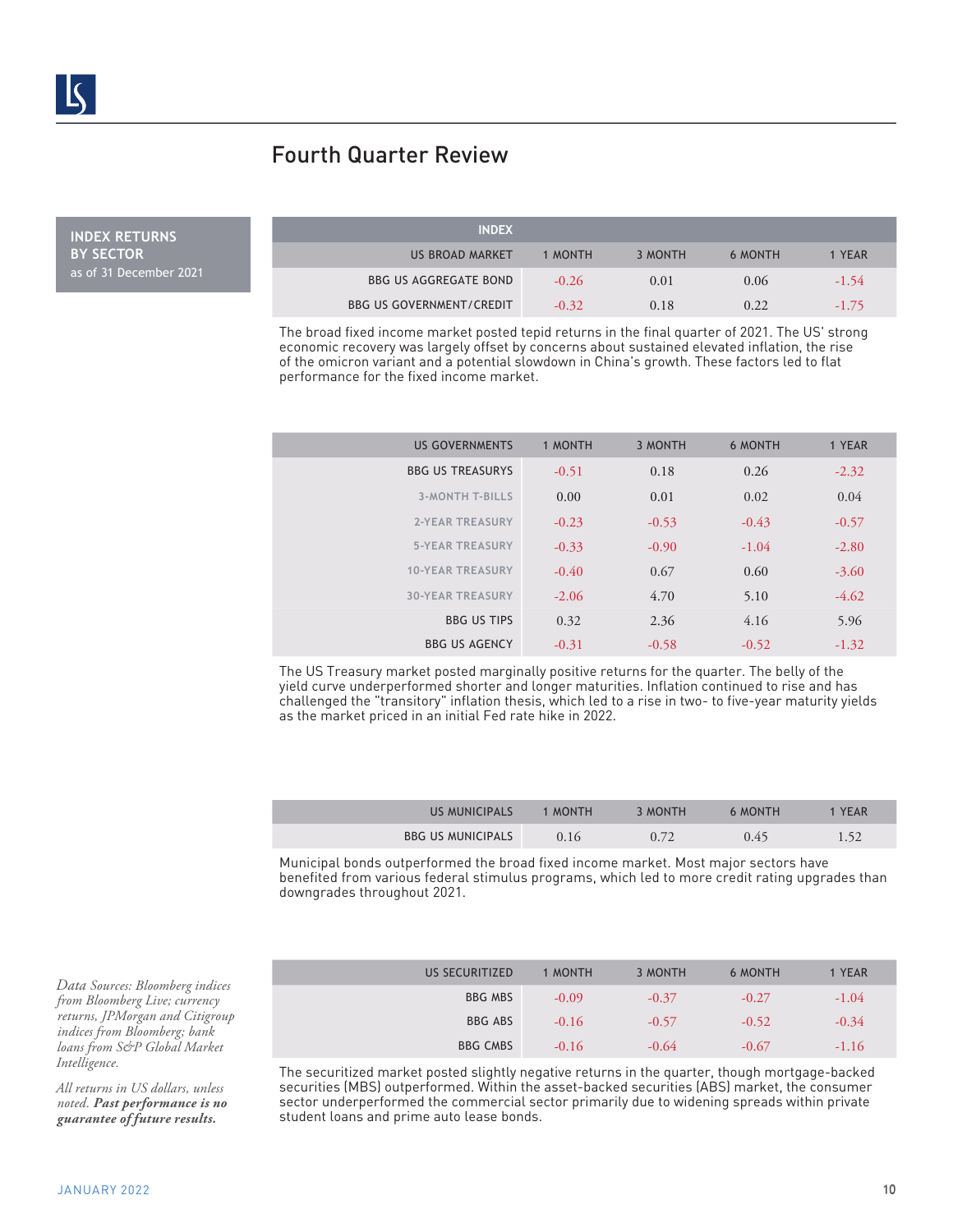

**INDEX RETURNS BY SECTOR** as of 31 December 2021

| <b>INDEX</b>                                                    |         |         |         |         |
|-----------------------------------------------------------------|---------|---------|---------|---------|
| <b>CORPORATES</b>                                               | 1 MONTH | 3 MONTH | 6 MONTH | 1 YEAR  |
| <b>BBG US INVESTMENT GRADE</b>                                  | $-0.08$ | 0.23    | 0.23    | $-1.04$ |
| <b>AAA</b>                                                      | $-0.32$ | 1.12    | 0.78    | $-2.26$ |
| AA                                                              | $-0.27$ | 0.59    | 0.50    | $-1.46$ |
| $\mathbb{A}$                                                    | $-0.17$ | 0.13    | 0.01    | $-1.93$ |
| <b>BBB</b>                                                      | 0.03    | 0.23    | 0.34    | $-0.22$ |
|                                                                 |         |         |         |         |
| <b>BBG FUROPFAN INVESTMENT GRADE</b><br>-LOCAL CURRENCY RETURNS | $-0.11$ | $-0.66$ | $-0.58$ | $-0.97$ |
| <b>AAA</b>                                                      | $-0.49$ | $-1.03$ | $-0.97$ | $-3.58$ |
| AA                                                              | $-0.28$ | $-0.63$ | $-0.74$ | $-1.57$ |
| $\overline{A}$                                                  | $-0.16$ | $-0.65$ | $-0.65$ | $-1.44$ |
| <b>BBB</b>                                                      | $-0.05$ | $-0.66$ | $-0.50$ | $-0.57$ |
|                                                                 |         |         |         |         |
| <b>BBG STERLING INVESTMENT GRADE</b><br>-LOCAL CURRENCY RETURNS | $-1.22$ | 0.58    | $-0.47$ | $-3.26$ |
| AAA                                                             | $-4.49$ | 2.22    | $-1.31$ | $-9.21$ |
| AA                                                              | $-2.18$ | 0.94    | $-0.45$ | $-4.75$ |
| $\overline{A}$                                                  | $-1.42$ | 0.89    | $-0.23$ | $-3.94$ |
| <b>BBB</b>                                                      | $-0.87$ | 0.29    | $-0.60$ | $-2.40$ |

Euro-area investment grade debt posted negative returns for the quarter, while its US and Sterling counterparts fared better. Higher-quality assets in the US and UK outperformed lower-quality assets during the period, bucking the recent trend.

| <b>CORPORATES</b>                                         | 1 MONTH | 3 MONTH | <b>6 MONTH</b> | 1 YEAR |
|-----------------------------------------------------------|---------|---------|----------------|--------|
| <b>BBG US HIGH YIELD</b>                                  | 1.87    | 0.71    | 1.60           | 5.28   |
| <b>BB</b>                                                 | 1.82    | 0.75    | 1.84           | 4.61   |
| B                                                         | 1.96    | 0.84    | 1.45           | 4.85   |
| <b>CCC</b>                                                | 1.90    | 0.54    | 1.30           | 8.59   |
| <b>BBG PAN-EURO HIGH YIELD</b><br>-LOCAL CURRENCY RETURNS | 1.00    | 0.00    | 0.63           | 4.21   |
| <b>BB</b>                                                 | 0.75    | $-0.29$ | 0.14           | 2.83   |
| B                                                         | 1.33    | 0.51    | 1.34           | 5.51   |
| CCC                                                       | 1.85    | 0.53    | 1.84           | 8.87   |

US high yield corporate credit posted another quarter of positive returns. While credit spreads briefly spiked when news of the omicron variant broke, risk appetite bounced back and spreads made an almost-full recovery. Similar to the investment grade space, the US outperformed euroarea high yield bonds.

*Data Sources: Bloomberg indices from Bloomberg Live; currency returns, JPMorgan and Citigroup indices from Bloomberg; bank loans from S&P Global Market Intelligence.*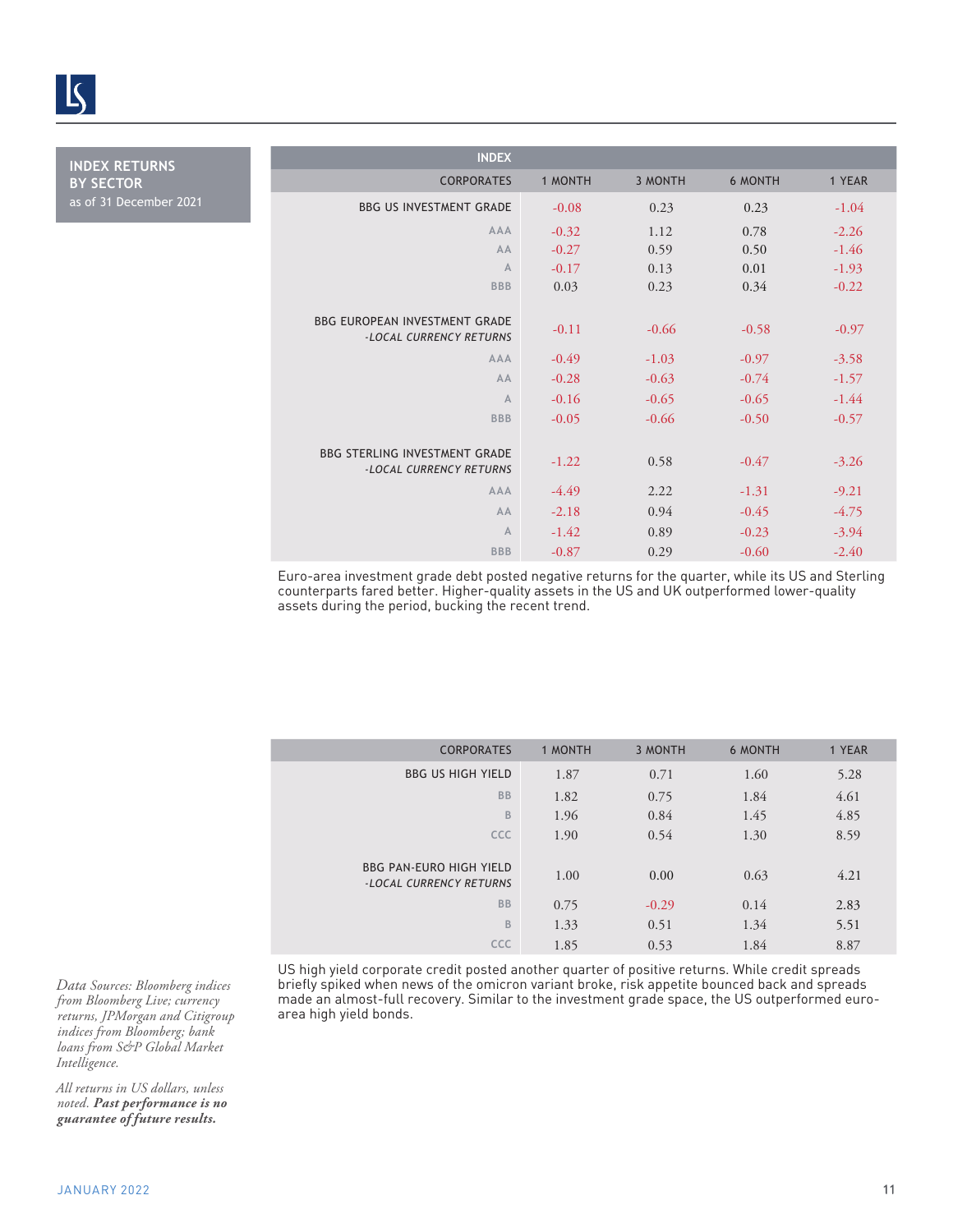**INDEX RETURNS BY SECTOR** as of 31 December 2021

| <b>INDEX</b>            |         |         |                |        |
|-------------------------|---------|---------|----------------|--------|
| <b>BANK LOANS</b>       | 1 MONTH | 3 MONTH | <b>6 MONTH</b> | 1 YEAR |
| S&P/LSTA LEVERAGED LOAN | 0.64    | 0.75    | 1.86           | 5.20   |
| <b>BB</b>               | 0.58    | 0.68    | 1.51           | 3.12   |
| B                       | 0.63    | 0.85    | 2.01           | 5.22   |
| CCC                     | 1.08    | 0.12    | 2.21           | 12.45  |

As is typical, the performance of the high yield bank loan market was highly correlated with that of the US high yield bond market this quarter. Bank loans produced another quarter of positive returns and performed in line with junk-rated bonds.

| <b>DEVELOPED COUNTRIES</b>                       | 1 MONTH | 3 MONTH | <b>6 MONTH</b> | 1 YEAR  |
|--------------------------------------------------|---------|---------|----------------|---------|
| <b>CITIGROUP WGBI</b><br>-LOCAL CURRENCY RETURNS | $-0.96$ | 0.02    | $-0.08$        | $-2.57$ |
| <b>CITIGROUP NON-USD WGBI</b>                    | $-1.22$ | $-0.15$ | $-0.28$        | $-2.79$ |
| <b>UNITED STATES</b>                             | $-0.56$ | 0.27    | 0.23           | $-2.30$ |
| CANADA                                           | 1.33    | 1.38    | 0.76           | $-2.88$ |
| <b>JAPAN</b>                                     | $-0.28$ | $-0.15$ | $-0.01$        | $-0.22$ |
| <b>AUSTRALIA</b>                                 | $-0.22$ | $-1.43$ | $-1.17$        | $-3.10$ |
| <b>UNITED KINGDOM</b>                            | $-3.01$ | 2.78    | 0.70           | $-5.44$ |
| <b>EUROPEAN GBI</b>                              | $-1.66$ | $-0.57$ | $-0.55$        | $-3.54$ |
| <b>FRANCE</b>                                    | $-1.82$ | $-0.28$ | $-0.37$        | $-4.15$ |
| <b>GERMANY</b>                                   | $-1.72$ | 0.19    | 0.08           | $-2.70$ |
| <b>IRELAND</b>                                   | $-1.36$ | $-0.62$ | $-0.68$        | $-4.12$ |
| <b>ITALY</b>                                     | $-1.43$ | $-1.51$ | $-1.39$        | $-3.09$ |
| <b>SPAIN</b>                                     | $-1.43$ | $-0.73$ | $-0.26$        | $-3.10$ |

Most countries in the Citigroup World Government Bond Index (WGBI) lost value during the quarter, though the UK, Canada and the US were notable exceptions. These countries have larger index weights compared to the smaller countries with negative returns, which led to a flat return for the overall index.

| <b>EMERGING MARKET BONDS</b>                                        | 1 MONTH | 3 MONTH | 6 MONTH | 1 YEAR  |
|---------------------------------------------------------------------|---------|---------|---------|---------|
| <b>JP MORGAN EMBIG</b><br>-SOVEREIGN/QUASI-SOVEREIGN, USD           | 1.43    | 0.02    | $-0.52$ | $-1.51$ |
| JP MORGAN CEMBI BROAD DIVERSIFIED<br>-CORPORATES, USD               | 0.40    | $-0.61$ | $-0.36$ | 0.91    |
| JP MORGAN GBI-EM GLOBAL DIVERSIFIED<br>-GOVERNMENTS, LOCAL CURRENCY | 0.38    | $-0.88$ | $-1.11$ | $-2.92$ |

Local-currency EM government bonds produced negative returns for the quarter, mostly due to the US dollar's continued rally. US dollar-denominated sovereign credit bonds performed better and posted a flat return, while corporate credit modestly sold off.

*Data Sources: Bloomberg indices from Bloomberg Live; currency returns, JPMorgan and Citigroup indices from Bloomberg; bank loans from S&P Global Market Intelligence.*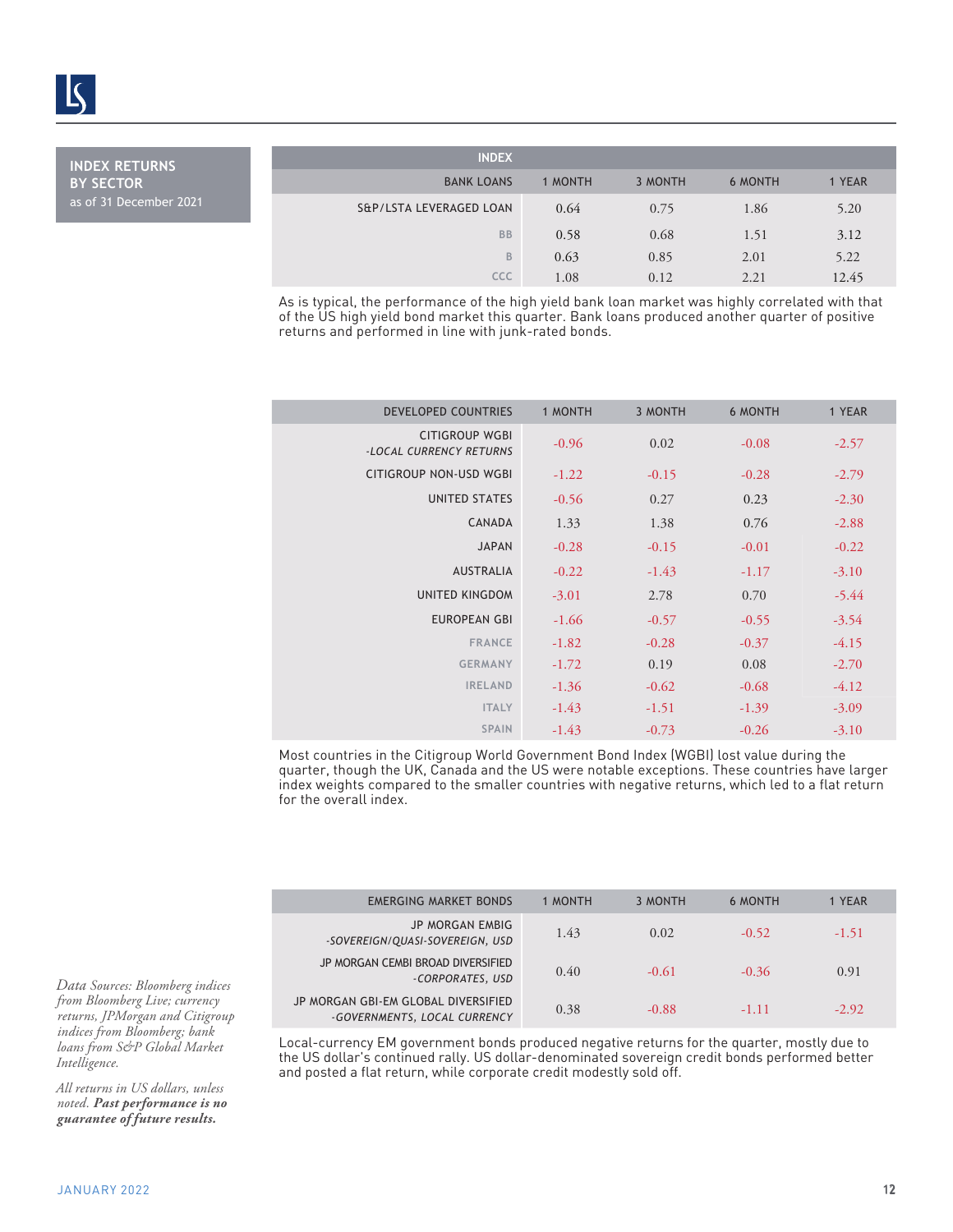

**INDEX RETURNS BY SECTOR** as of 31 December 2021

| <b>INDEX</b>                                         |         |                |                |          |
|------------------------------------------------------|---------|----------------|----------------|----------|
| <b>CURRENCY MARKETS</b>                              | 1 MONTH | <b>3 MONTH</b> | <b>6 MONTH</b> | 1 YEAR   |
| <b>DOLLAR BLOC</b>                                   |         |                |                |          |
| <b>CANADIAN DOLLAR</b>                               | 1.12    | 0.34           | $-1.89$        | 0.70     |
| <b>AUSTRALIAN DOLLAR</b>                             | 1.91    | 0.50           | $-3.13$        | $-5.60$  |
| <b>NEW ZEALAND DOLLAR</b>                            | 0.06    | $-1.06$        | $-2.25$        | $-4.98$  |
|                                                      |         |                |                |          |
| <b>WESTERN EUROPE</b>                                |         |                |                |          |
| <b>EURO</b>                                          | 0.28    | $-1.81$        | $-4.12$        | $-6.93$  |
| <b>NORWEGIAN KRONE</b>                               | 2.47    | $-0.79$        | $-2.43$        | $-2.71$  |
| <b>SWEDISH KRONA</b>                                 | $-0.34$ | $-3.23$        | $-5.56$        | $-9.13$  |
| <b>SWISS FRANC</b>                                   | 0.66    | 2.06           | 1.33           | $-3.03$  |
| <b>BRITISH POUND</b>                                 | 1.75    | 0.43           | $-2.16$        | $-1.01$  |
|                                                      |         |                |                |          |
| <b>EMERGING EUROPE &amp; AFRICA</b>                  |         |                |                |          |
| <b>CZECH KORUNA</b>                                  | 2.85    | 0.03           | $-1.69$        | $-1.85$  |
| <b>HUNGARIAN FORINT</b>                              | $-0.84$ | $-4.32$        | $-8.67$        | $-8.48$  |
| <b>POLISH ZLOTY</b>                                  | 1.79    | $-1.33$        | $-5.51$        | $-7.48$  |
| <b>RUSSIAN RUBLE</b>                                 | $-0.80$ | $-2.58$        | $-2.05$        | $-0.36$  |
| <b>SOUTH AFRICAN RAND</b><br><b>TURKISH NEW LIRA</b> | $-0.32$ | $-5.45$        | $-10.36$       | $-7.80$  |
|                                                      | 1.30    | $-33.15$       | $-34.55$       | $-44.07$ |
| ASIA                                                 |         |                |                |          |
| <b>JAPANESE YEN</b>                                  | $-1.66$ | $-3.29$        | $-3.45$        | $-10.28$ |
|                                                      |         |                |                |          |
| <b>CHINESE RENMINBI</b>                              | 0.13    | 1.40           | 1.59           | 2.69     |
| <b>INDONESIAN RUPIAH</b>                             | 0.49    | 0.42           | 1.73           | $-1.42$  |
| <b>MALAYSIAN RINGGIT</b>                             | 0.91    | 0.48           | $-0.41$        | $-3.50$  |
| PHILIPPINE PESO                                      | $-1.19$ | $-0.01$        | $-4.28$        | $-5.81$  |
| <b>SINGAPORE DOLLAR</b>                              | 1.23    | 0.64           | $-0.27$        | $-1.99$  |
| <b>SOUTH KOREAN WON</b>                              | $-0.07$ | $-0.42$        | $-5.28$        | $-8.63$  |
| LATIN AMERICA                                        |         |                |                |          |
| <b>ARGENTINE PESO</b>                                | $-1.75$ | $-3.89$        | $-6.83$        | $-18.09$ |
| <b>BRAZILIAN REAL</b>                                | 0.86    | $-2.38$        | $-10.87$       | $-6.77$  |
| <b>CHILEAN PESO</b>                                  | $-2.67$ | $-4.92$        | $-13.81$       | $-16.46$ |
| <b>COLOMBIAN PESO</b>                                | $-2.88$ | $-6.68$        | $-8.04$        | $-15.94$ |
| <b>MEXICAN PESO</b>                                  | 4.49    | 0.54           | $-2.89$        | $-3.00$  |
| PERUVIAN NEW SOL                                     | 1.60    | 3.32           | $-3.39$        | $-9.58$  |
|                                                      |         |                |                |          |

While the US dollar generally strengthened during the quarter, several currencies were able to post positive returns, particularly within emerging Asia. The Turkish lira lost 33% of its value in the quarter as Turkey's central bank continued to cut interest rates in spite of increasing inflation.

*Data Sources: Bloomberg indices from Bloomberg Live; currency returns, JPMorgan and Citigroup indices from Bloomberg; bank loans from S&P Global Market Intelligence.*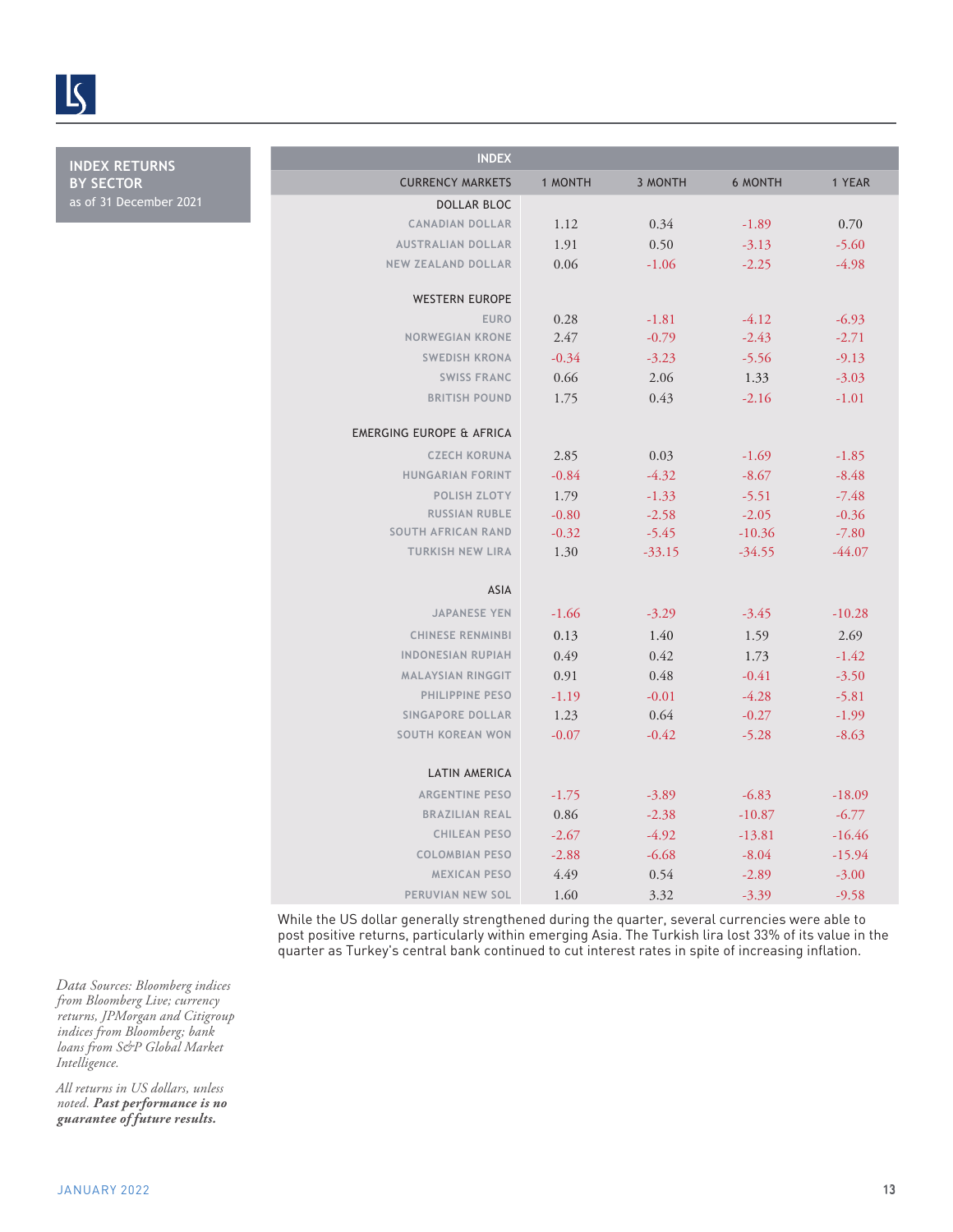

**GLOBAL EQUITY MARKETS** as of 31 December 2021

**US EQUITY MARKETS**

as of 31 December 2021

| <b>NDEX TOTAL RETURNS (%)</b> |         |         |        |        |
|-------------------------------|---------|---------|--------|--------|
| <b>INDEX</b>                  | 3 MONTH | 1 YEAR  | 3 YEAR | 5 YEAR |
| S&P 500 <sup>®</sup>          | 11.03   | 28.58   | 25.92  | 18.40  |
| MSCI ALL COUNTRY WORLD        | 6.77    | 18.96   | 20.85  | 14.91  |
| <b>MSCI EUROPE</b>            | 5.72    | 16.90   | 15.49  | 10.75  |
| <b>MSCI JAPAN</b>             | $-3.94$ | 2.03    | 12.01  | 8.86   |
| <b>MSCI EMERGING MARKETS</b>  | $-1.24$ | $-2.22$ | 11.26  | 10.22  |

| <b>INDEX TOTAL RETURNS (%)</b>                                                                                                                                                                                                                                                                                                                               |         |         |        |        |
|--------------------------------------------------------------------------------------------------------------------------------------------------------------------------------------------------------------------------------------------------------------------------------------------------------------------------------------------------------------|---------|---------|--------|--------|
| <b>INDEX</b>                                                                                                                                                                                                                                                                                                                                                 | 3 MONTH | 1 YEAR  | 3 YEAR | 5 YEAR |
| S&P 500 <sup>®</sup>                                                                                                                                                                                                                                                                                                                                         | 11.03   | 28.58   | 25.92  | 18.40  |
| MSCI ALL COUNTRY WORLD                                                                                                                                                                                                                                                                                                                                       | 6.77    | 18.96   | 20.85  | 14.91  |
| <b>MSCI EUROPE</b>                                                                                                                                                                                                                                                                                                                                           | 5.72    | 16.90   | 15.49  | 10.75  |
| <b>MSCI JAPAN</b>                                                                                                                                                                                                                                                                                                                                            | $-3.94$ | 2.03    | 12.01  | 8.86   |
| <b>MSCI EMERGING MARKETS</b>                                                                                                                                                                                                                                                                                                                                 | $-1.24$ | $-2.22$ | 11.26  | 10.22  |
| The S&P 500 Index outperformed other major regional equity indices, closing the quarter with an<br>11% gain. Other developed market countries performed well, however, emerging market equities<br>delivered modestly negative returns.                                                                                                                      |         |         |        |        |
| <b>INDEX TOTAL RETURNS (%)</b>                                                                                                                                                                                                                                                                                                                               |         |         |        |        |
| <b>INDEX</b>                                                                                                                                                                                                                                                                                                                                                 | 3 MONTH | 1 YEAR  | 3 YEAR | 5 YEAR |
| RUSSELL 1000 <sup>®</sup>                                                                                                                                                                                                                                                                                                                                    | 9.78    | 26.34   | 26.06  | 18.35  |
| <b>GROWTH</b>                                                                                                                                                                                                                                                                                                                                                | 11.64   | 27.48   | 33.88  | 25.21  |
| <b>VALUE</b>                                                                                                                                                                                                                                                                                                                                                 | 7.77    | 25.05   | 17.54  | 11.12  |
| RUSSELL MIDCAP®                                                                                                                                                                                                                                                                                                                                              | 6.44    | 22.49   | 23.15  | 15.03  |
| <b>GROWTH</b>                                                                                                                                                                                                                                                                                                                                                | 2.85    | 12.68   | 27.30  | 19.75  |
| VALUE                                                                                                                                                                                                                                                                                                                                                        | 8.54    | 28.22   | 19.51  | 11.17  |
| RUSSELL 2000 <sup>®</sup>                                                                                                                                                                                                                                                                                                                                    | 2.14    | 14.76   | 19.91  | 11.97  |
| <b>GROWTH</b>                                                                                                                                                                                                                                                                                                                                                | 0.01    | 2.82    | 21.05  | 14.47  |
| VALUE                                                                                                                                                                                                                                                                                                                                                        | 4.36    | 28.15   | 17.89  | 9.03   |
| Within US equities, large-cap stocks outperformed small-cap stocks by a fairly significant margin.<br>Among large caps, growth stocks tended to outperform value stocks, primarily driven by some<br>very large tech companies. However, value outperformed growth among mid-cap and small-cap<br>stocks, likely due to the expected rise in interest rates. |         |         |        |        |
|                                                                                                                                                                                                                                                                                                                                                              |         |         |        | 14     |

*Data Source: FactSet. All returns quoted in US dollars. Performance for one and multiyear periods is annualized. Sorted by index quarterly returns. Due to rounding, sector totals may not equal 100%. Past performance is no guarantee of future results.*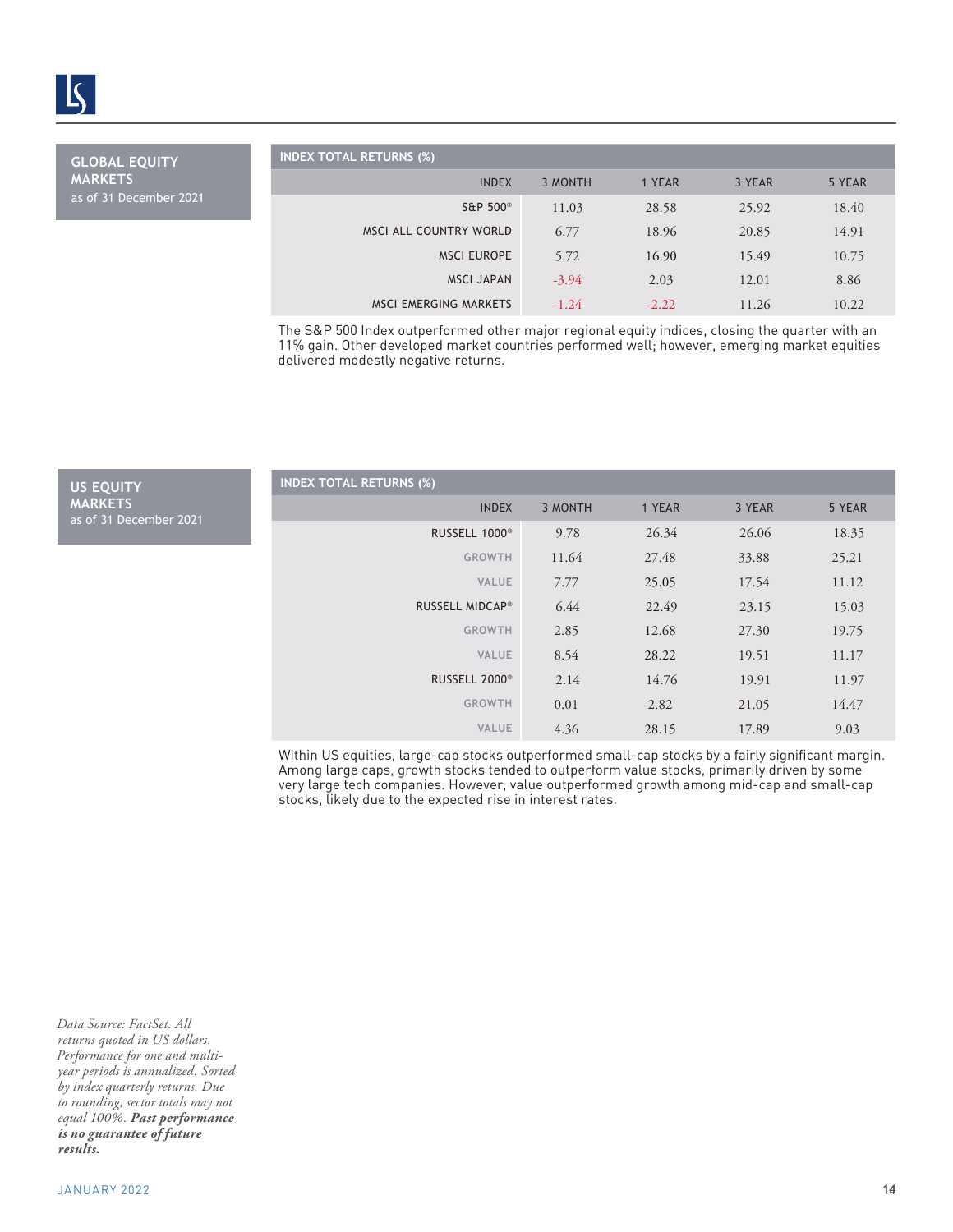

**S&P 500 SECTORS** as of 31 December 2021

| <b>SECTOR PERFORMANCE ATTRIBUTION (%)</b> |         |        |        |         |
|-------------------------------------------|---------|--------|--------|---------|
| <b>INDEX</b>                              | 3 MONTH | 1 YEAR | 3 YEAR | 5 YEAR  |
| <b>REAL ESTATE</b>                        | 17.54   | 46.20  | 22.66  | 14.87   |
| INFORMATION TECHNOLOGY                    | 16.69   | 34.56  | 42.77  | 32.20   |
| <b>MATERIALS</b>                          | 15.20   | 26.96  | 24.06  | 15.07   |
| <b>CONSUMER STAPLES</b>                   | 13.31   | 18.63  | 18.80  | 11.75   |
| <b>UTILITIES</b>                          | 12.93   | 17.63  | 14.31  | 11.75   |
| <b>CONSUMER DISCRETIONARY</b>             | 12.84   | 24.43  | 28.50  | 21.40   |
| <b>HEALTHCARE</b>                         | 11.17   | 26.14  | 20.01  | 17.58   |
| <b>INDUSTRIALS</b>                        | 8.64    | 20.97  | 20.25  | 12.79   |
| <b>ENERGY</b>                             | 7.97    | 54.67  | 4.66   | $-6.60$ |
| <b>FINANCIALS</b>                         | 4.57    | 35.04  | 20.60  | 13.26   |
| <b>COMMUNICATION SERVICES</b>             | $-0.01$ | 21.57  | 25.83  | 10.94   |

Dispersion among the S&P sectors was relatively low in the quarter, as many sectors delivered double-digit returns. Only communication services produced a negative return.

*Data Source: FactSet. All returns quoted in US dollars. Performance for one and multiyear periods is annualized. Sorted by index quarterly returns. Due to rounding, sector totals may not equal 100%. Past performance is no guarantee of future results.*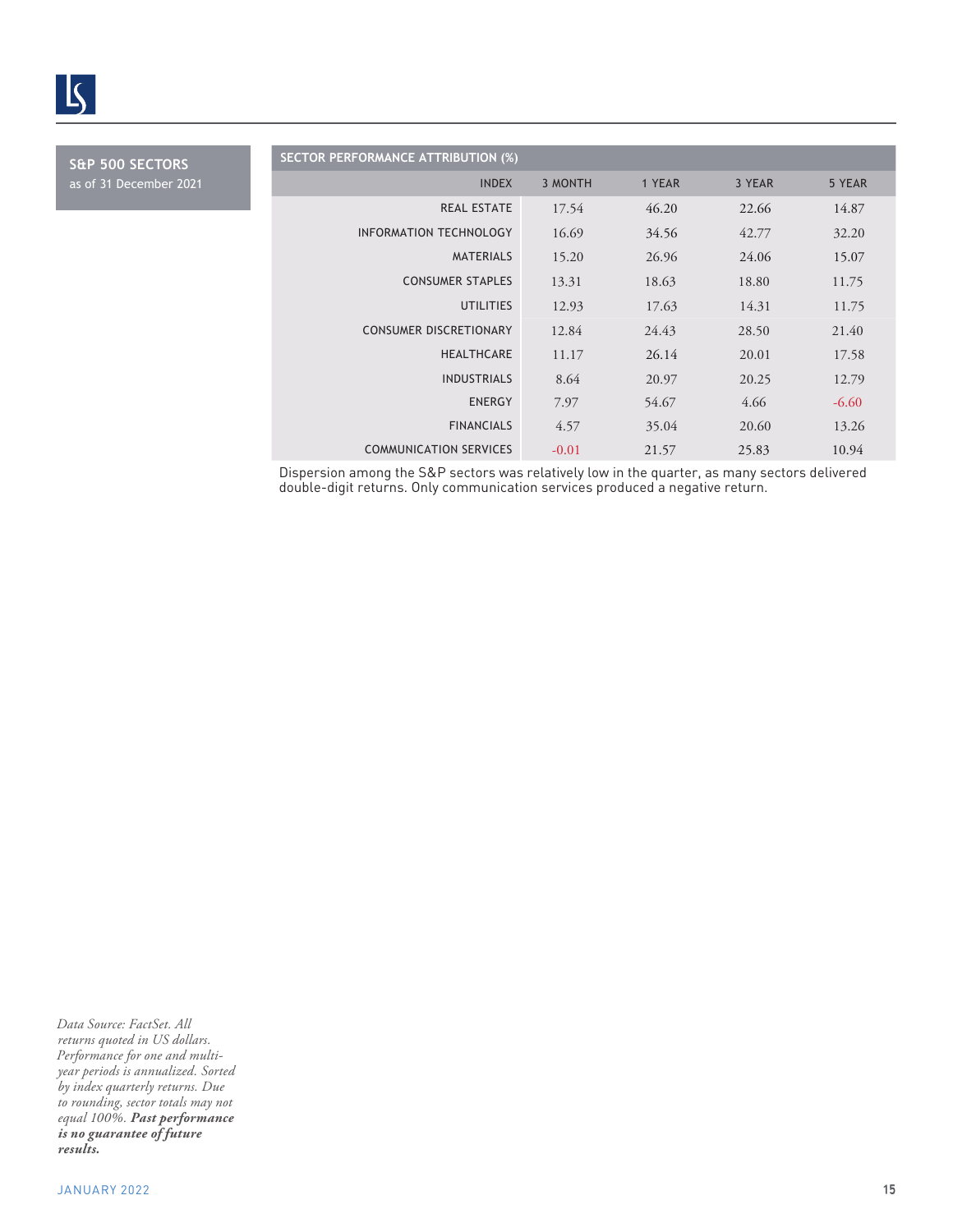#### **AUTHORS**



**CRAIG BURELLE**  VP, Senior Macro Strategies Analyst



**MATTHEW NOVAK, CFA**  Senior Research Associate

### **Disclosure**

*All data as of 31 December 2021, unless otherwise noted.* 

*This commentary is provided for informational purposes only and should not be construed as investment advice. Any opinions or forecasts contained herein reflect the subjective judgments and assumptions of the authors only and do not necessarily reflect the views of Loomis, Sayles & Company, L.P. Investment recommendations may be inconsistent with these opinions. There is no assurance that developments will transpire as forecasted and actual results will be different. Data and analysis do not represent the actual or expected future performance of any investment product. Information, including that obtained from outside sources, is believed to be correct, but Loomis Sayles cannot guarantee its accuracy. This information is subject to change at any time without notice.*

#### *Past performance is no guarantee of future results.*

*Indices are unmanaged and do not incur fees. It is not possible to invest directly in an index.*

*Investing involves risk including possible loss of principal.* 

*Commodity, interest and derivative trading involves substantial risk of loss.*

*LS Loomis | Sayles is a trademark of Loomis, Sayles & Company, L.P. registered in the US Patent and Trademark Office.*

### Index Definitions

*Bloomberg US Aggregate Bond Index represents securities that are SEC-registered, taxable, and dollar denominated. The index covers the US investment grade fixed rate bond market, with index components for government and corporate securities, mortgage pass-through securities, and assetbacked securities. These major sectors are subdivided into more specific indices that are calculated and reported on a regular basis.*

*Bloomberg US Government/Credit Index includes securities in the government and credit indices. The government index includes treasuries -i.e., public obligations of the US Treasury that have remaining maturities of more than one year and agencies -i.e., publicly issued debt of US Government agencies, quasi-federal corporations, and corporate or foreign debt guaranteed by the US Government. The credit index includes publicly issued US corporate and foreign debentures and secured notes that meet specified maturity, liquidity, and quality requirements.*

*Bloomberg US Treasury Index includes public obligations of the US Treasury with at least one year until final maturity, excluding certain special issues such as state and local government series bonds -SLGs, US Treasury TIPS and STRIPS.* 

*Bloomberg US Treasury Inflation Protected Securities Index consists of inflation-protection securities issued by the US Treasury that have at least one year to maturity and at least \$250 million par amount outstanding.*

*Bloomberg US Agency Index includes agency securities that are publicly issued by US Government agencies, quasi-federal corporations, and corporate or foreign debt guaranteed by the US Government -such as USAID securities.* 

*Bloomberg US Municipal Index is a rules-based, market-value-weighted index engineered for the long-term tax-exempt bond market. The index has four main sectors: general obligation bonds, revenue bonds, insured bonds -including all insured bonds with a Aaa/AAA rating, and prerefunded bonds.*

*Bloomberg Mortgage-Backed Securities -MBS Index is a component of the Bloomberg Aggregate Index covering mortgage-backed pass-through securities of Ginnie Mae -GNMA, Fannie Mae -FNMA and Freddie Mac -FHLMC. The MBS Index is formed by grouping the universe of over 600,000 individual fixed rate MBS pools into approximately 3,500 generic aggregates.*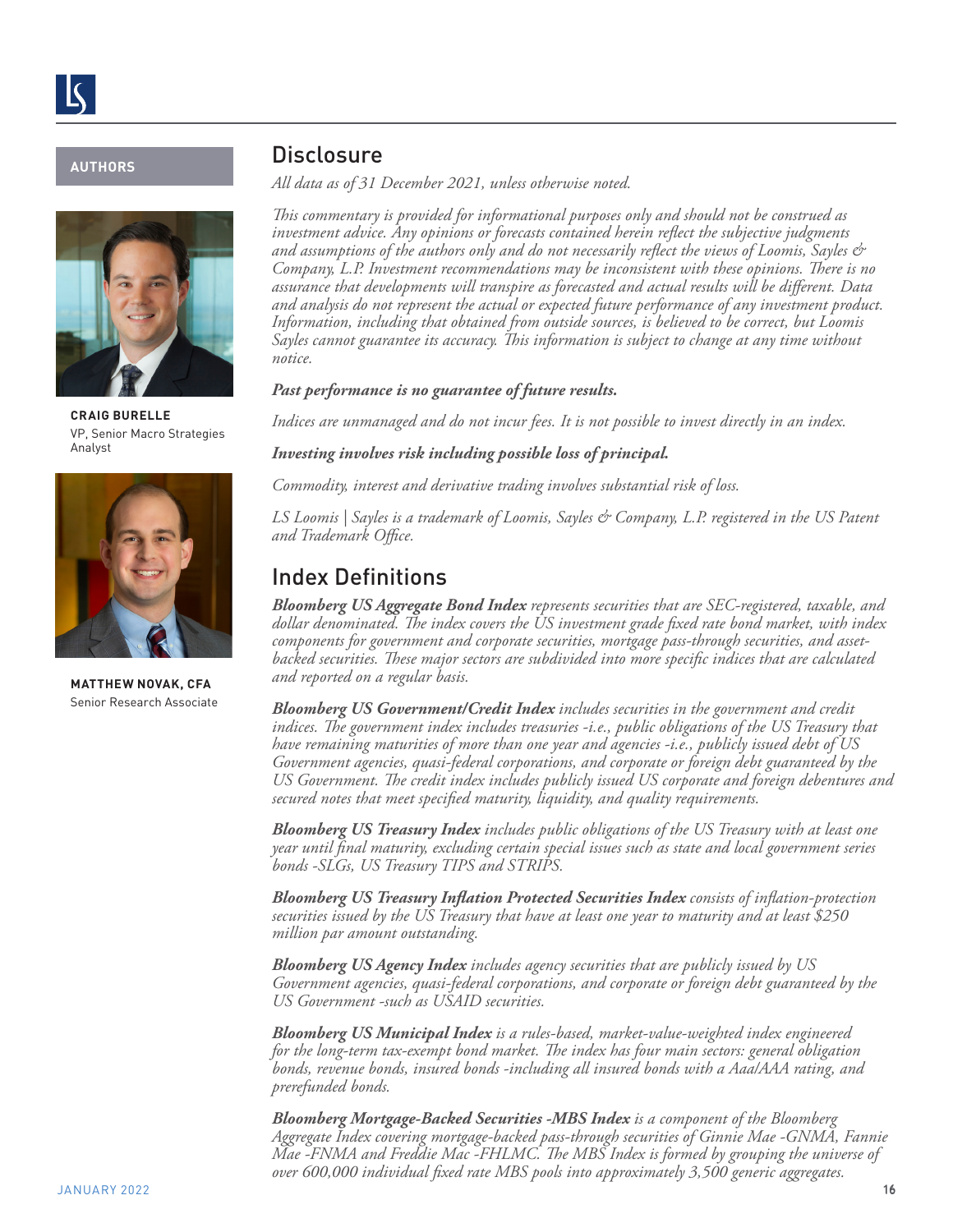*Bloomberg Asset-Backed Securities -ABS Index is a component of the Bloomberg US Aggregate Index including pass-through, bullet and controlled amortization structures. The ABS Index includes only the senior class of each ABS issue and the ERISA-eligible B and C tranche. Constituents must have an average life of at least one year and a deal size of at least 500 million.*

*Bloomberg Commercial Mortgage-Backed Securities -CMBS ERISA-Eligible Index is a component of the Bloomberg US Aggregate Index and the ERISA-eligible component of the Bloomberg CMBS Index. This index, which includes investment grade securities that are ERISA eligible under the underwriter's exemption, is the only CMBS sector that is included in the US Aggregate Index.*

*Bloomberg US Corporate Index contains publicly issued US corporate and specified foreign debentures and secured notes that meet the specified maturity, liquidity and quality requirements. To qualify, bonds must be SEC-registered. The index includes both corporate and non-corporate sectors. The corporate sectors are Industrial, Utility, and Finance, which include both US and non-US corporations. The non-corporate sectors are Sovereign, Supranational, Foreign Agency, and Foreign Local Government.*

*Bloomberg Euro-Aggregate Corporate Index consists of bonds issued in the euro or the legacy currencies of the 16 sovereign countries participating in the European Monetary Union -EMU. All issues must be investment grade-rated, fixed-rate securities with at least one year remaining to maturity. The Euro-Aggregate Index excludes convertible securities, floating rate notes, perpetual notes, warrants, linked bonds, and structured products.*

*Bloomberg Sterling Aggregate Corporate Index is a broad-based benchmark that measures the investment grade, fixed-rate, taxable, corporate sterling-denominated bond market. Inclusion is based on the currency of the issue, not the domicile of the issuer. The index includes publically issued securities from industrial, utility, and financial companies that meet specified maturity, liquidity and quality requirements.*

*Bloomberg US Corporate High-Yield Index covers the universe of fixed rate, non-investment grade debt. Eurobonds and debt issues from countries designated as emerging markets -sovereign rating of Baa1/BBB+/BBB+ and below using the middle of Moody's, S&P, and Fitch are excluded, but Canadian and global bonds -SEC registered of issuers in non-EMG countries are included. Original issue zeroes, step-up coupon structures, 144-As and pay-in-kind bonds -PIKs, as of October 1, 2009 are also included.*

*Bloomberg Pan-European High-Yield Index covers the universe of fixed-rate, sub-investment grade debt denominated in euros or other European currencies -except Swiss francs. Securities must be rated high-yield -Ba1/BB+ or lower by at least two of the following rating agencies: Moody's, S&P, Fitch. Excludes emerging markets.*

*S&P/LSTA Leveraged Loan Index, is a market value-weighted index designed to measure the performance of the US leveraged loan market based upon market weightings, spreads and interest payments.*

*Citigroup World Government Bond Index -WGBI measures the performance of fixed-rate, local currency, investment grade sovereign bonds. The WGBI is a widely used benchmark that currently comprises sovereign debt from over 20 countries, denominated in a variety of currencies. The WGBI provides a broad benchmark for the global sovereign fixed income market.* 

*JPMorgan Emerging Markets Bond Index Global -EMBIG tracks total returns for US dollardenominated debt instruments issued by emerging market sovereign and quasi-sovereign entities: Brady bonds, loans, Eurobonds.* 

*JPMorgan Corporate Emerging Markets Bond Index -CEMBI Broad Diversified tracks total returns of US dollar-denominated debt instruments issued by corporate entities in emerging markets countries. The CEMBI Broad is the most comprehensive corporate benchmark followed by the CEMBI, which consists of an investable universe of corporate bonds.*